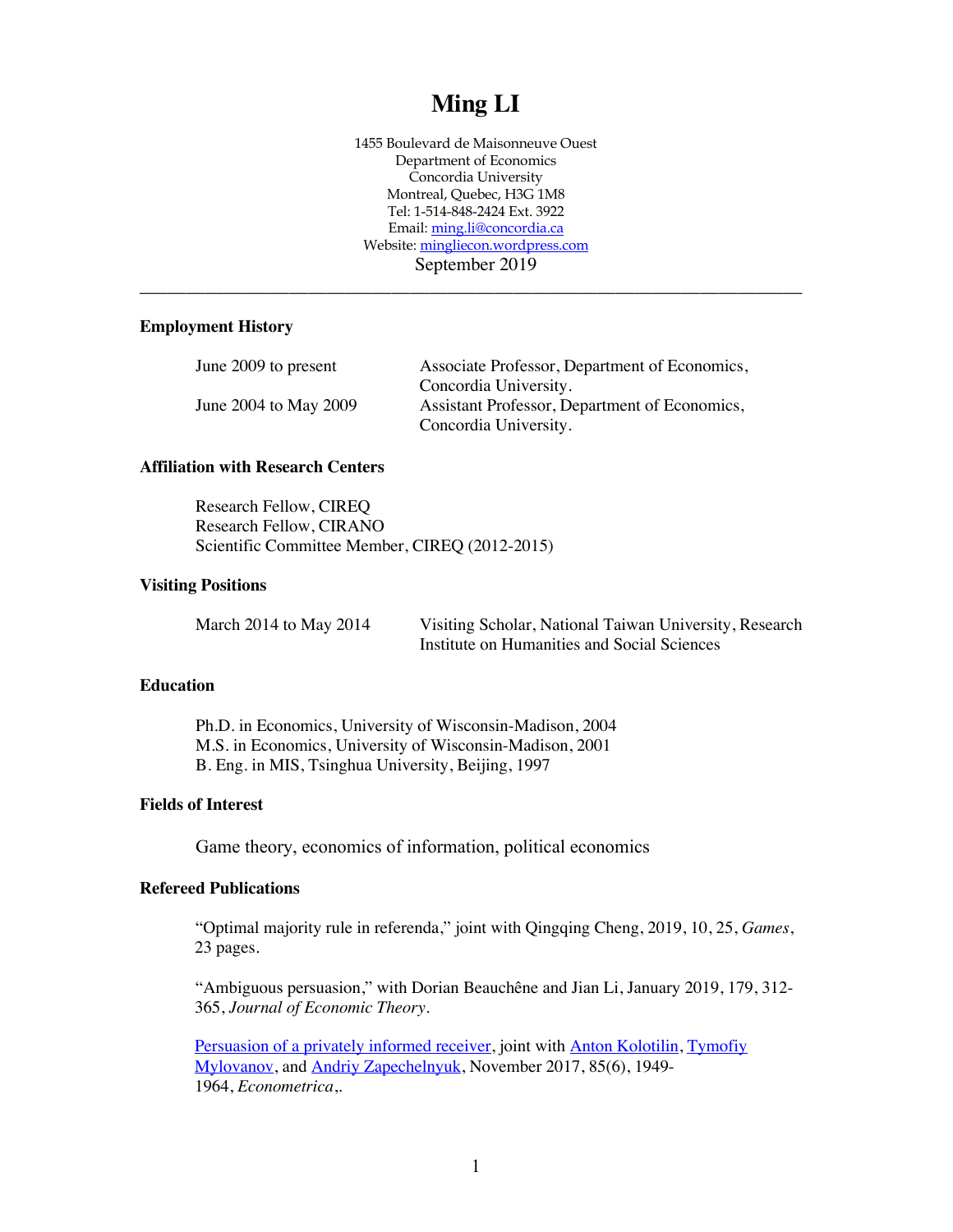"Psychologically-based voting with uncertainty," with Arianna Degan, 2015, 40, 242– 259*, European Journal of Political Economy*.

"Reputation-concerned policy makers and institutional status quo bias," with Qiang Fu, 2014, 110, 15-25, *Journal of Public Economics*.

"Advice from multiple experts: A comparison of simultaneous, sequential, and hierarchical communication," 2010, 10 (1), 22 pages, *The B.E. Journal of Theoretical Economics (Topics)*, Article 18.

"A psychologically-based model of voter turnout," with Dipjyoti Majumdar, 2010, *Journal of Public Economic Theory*, 12(5), pages 979-1002, October.

"Information collection in bargaining," 2009, 38(4), 481-498, *International Journal of Game Theory*.

"When mandatory disclosure hurts: Expert advice and conflicting interests," with Kristof Madarasz, 2008, 139(1), 47-74, *Journal of Economic Theory*.

"Two (talking) heads may not be better than one," 2008, 3(63), 1-8, *Economics Bulletin*.

# **Non-Refereed Publications**

Book review of "*The Role of the Policy Advisor: An Insider's Look*," edited by Nadia Verrelli, McGill-Queen's University Press (2008), 2009, *Canadian Public Policy,* 35(4), December/décembre, pp. 518-519.

# **Working Papers**

"Persuasion with costly precision," with Arianna Degan.

"On the paradox of mediocracy," with Qiang Fu and Xue Qiao, submitted to *American Economic Journal--Microeconomics*.

"Strategic communication and group formation," with Sourav Bhattacharya.

"Persuasion bias in science: An experiment on strategic sample selection," with Arianna Degan and Huan Xie, submitted to the *Economic Journal*.

"Credibility for sale: The effect of disclosure on information acquisition and transmission," with Tymofiy Mylovanov.

#### **Work in Progress**

"Strategic disclosure and bias," with Ting Liu.

"Competing persuaders."

"Persuasive countersignalling," with Arianna Degan.

"Middlemen."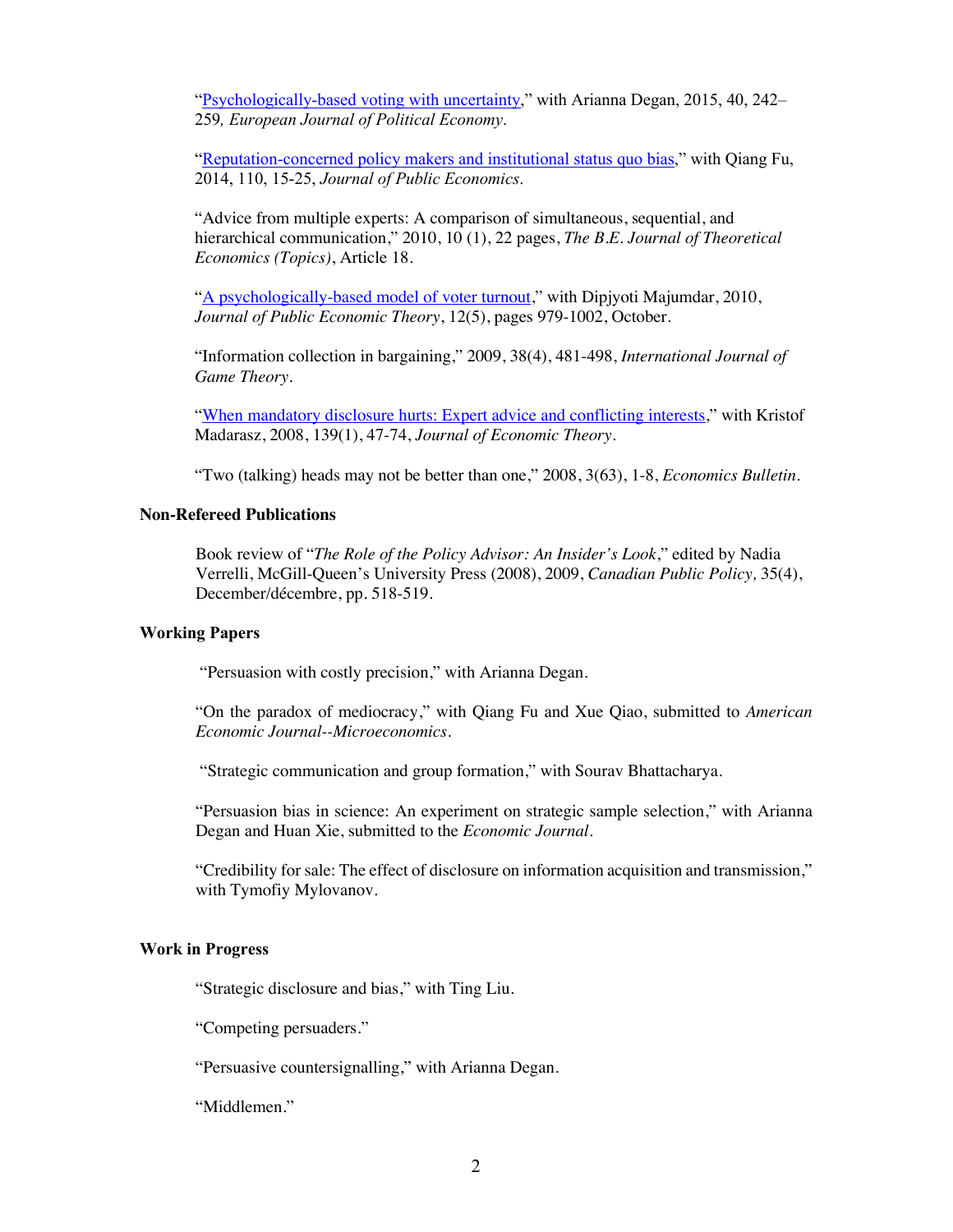"Market for hipos—job market signalling with an unknown number of applicants," with Cesia Edith Valenzuela Velazquez-Berg (graduate student).

#### **Transfer of knowledge/Media coverage:**

Interviewed by Don Pittis (CBC) for "Quebec vote shows it's no longer 'the economy, stupid'," 2018-10-03, https://www.cbc.ca/news/business/economy-election-quebec-1.4846886

# **Academic Awards**

Wisconsin Alumni Research Foundation Fellowship (1999-2000) Tsinghua University Outstanding Student Scholarships (1993-1997)

# **Research visits**

- 2018 Kyoto University, Institute of Economic Research (February-April)
- 2016 Paris School of Economics (May-June)
- 2016 Academia Sinica (May)
- 2016 University of Arizona (May)
- 2016 Osaka University, Institute of Social and Economic Research (January-April)
- 2014 Academia Sinica (February)
- 2011 University of Pennsylvania (May), University of Pittsburgh (May)
- 2010 University of Wisconsin-Madison (September-October)
- 2008 University of Pittsburgh (April), National University of Singapore (July)
- 2007 University of Bonn (December), Duke University (April)

# **Conference Organization**

| 2019 | Canadian Economic Theory Conference (May 6-8), Montreal                       |
|------|-------------------------------------------------------------------------------|
|      | Program Committee Member                                                      |
| 2018 | Workshop on the Economics of Strategic Communication and Persuasion           |
|      | (November 16-17), funded by CIRANO, CIREQ, John Deutsch Institute, and        |
|      | McGill University                                                             |
|      | Main Organizer                                                                |
| 2018 | Workshop in memory of Artyom Shneyerov (October 12), Montreal                 |
|      | Coorganizer (with Faye Diamantoudi, Dipjyoti Majumdar, Szilvia Pápai, and     |
|      | Huan Xie)                                                                     |
| 2017 | Workshop on the Economics of Strategic Communication and Persuasion           |
|      | (October 28), funded by CIRANO, CIREQ, and CIRPEE                             |
|      | Main Organizer                                                                |
| 2016 | Canadian Economic Theory Conference (May 6-8), Montreal                       |
|      | Program Committee Member                                                      |
| 2014 | CIREQ Economic Theory Conference (November 21-22), Montreal                   |
|      | Theme: Learning in Strategic Situations                                       |
|      | Organizer (co-organized with Nicolas Klein, Université de Montréal and CIREQ) |
| 2013 | Inaugural CIREQ Economic Theory Conference (October 4-5), Concordia           |
|      | University, Montreal                                                          |
|      | Theme: Economics of Communication and Persuasion with Applications to         |
|      | <b>Political Economics</b>                                                    |
|      | Organizer (co-organized with Nicolas Klein, Université de Montréal and CIREQ) |
| 2013 | Canadian Economic Association Meeting (May 31-June 2), HEC, Montreal          |
|      | Program Committee Member (in charge of microeconomic theory papers)           |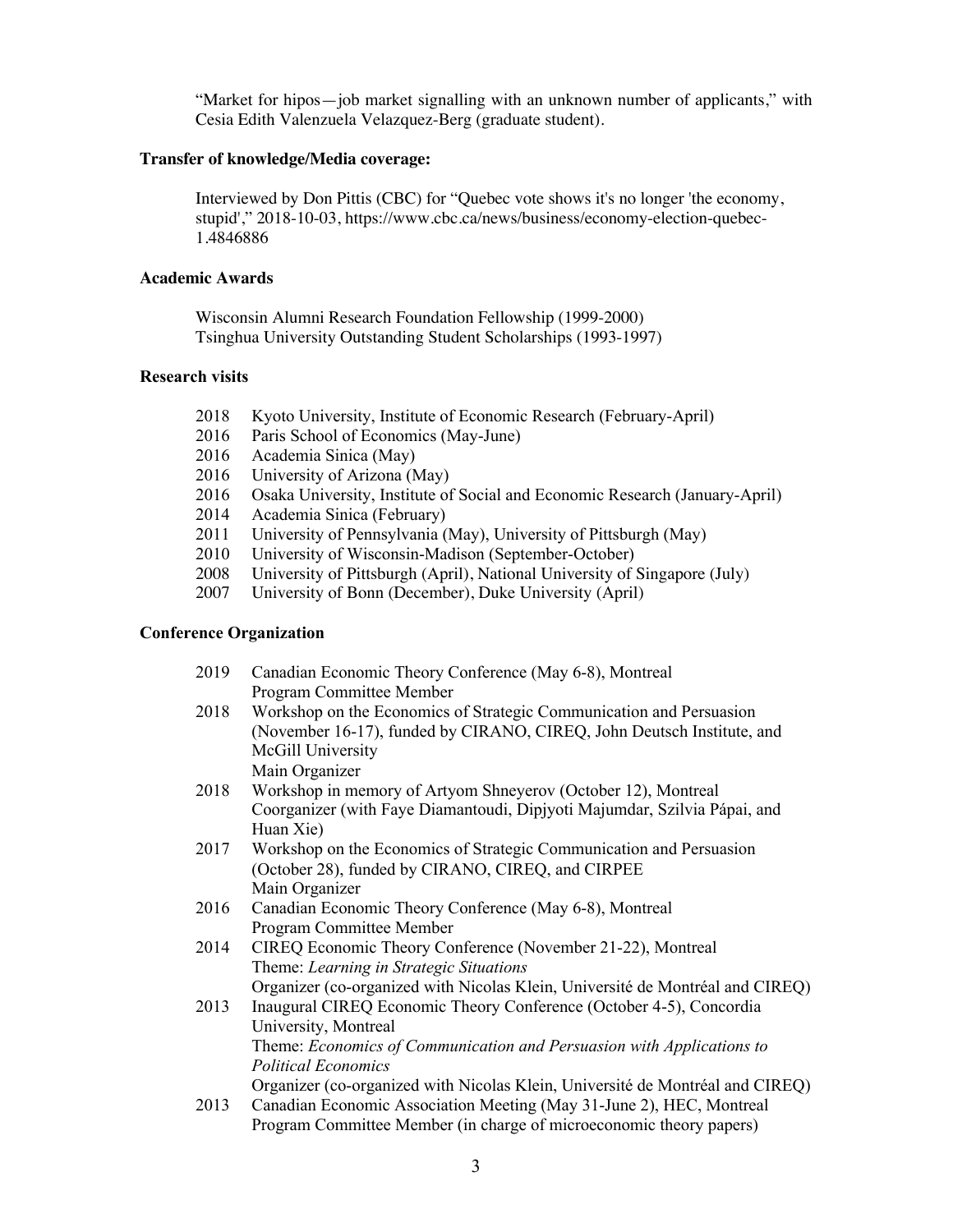2013 Canadian Economic Theory Conference (May 10-12), Concordia University, **Montreal** Organizer (co-organized with Arianna Degan, Université du Québec à Montréal)

# **Research Grants**

| June 2019-            | Research Grant from Luc Beauregard Centre of Excellence in       |
|-----------------------|------------------------------------------------------------------|
|                       | Communications Research: \$8,000 (interdisciplinary), "Strategic |
|                       | communication and group formation."                              |
| June 2018-            | SSHRC Insight Development Grant: \$54,386, "Motivations and      |
|                       | mechanisms in voluntary public goods provision with polarized    |
|                       | preferences: Theory and experiment," as co-applicant, Principal  |
|                       | Investigator: Huan Xie (Concordia and CIREQ)                     |
| June 2016-May 2019    | SSHRC Insight Development Grant: \$54,580, "Scientific           |
|                       | research, conflicts of interest, and disclosure policy"; co-     |
|                       | applicants: Arianna Degan (UQAM), Huan Xie (Concordia and        |
|                       | CIREQ)                                                           |
| Nov. 2012-Nov. 2013   | Concordia VPRGS Aid to Research-Related Events: \$5,000          |
| Apr. 2011-Mar. 2014   | FQRSC team grant in formation, "Analyse économique des           |
|                       | comportements politiques," as co-applicant; principal            |
|                       | investigator: Arianna Degan (UQAM), co-applicants: Arnaud        |
|                       | Dellis (Laval), Nicolas Sahuguet (HEC Montreal); \$52,800        |
| Apr. 2010-Mar. 2014   | SSHRC standard research grant, "Tell the truth or not: causes    |
|                       | and consequences of firms' information sharing with              |
|                       | consumers," as co-applicant; principal investigator: Chun Qiu    |
|                       | (McGill), \$75,500.                                              |
| Apr. 2007-Mar. 2011   | FQRSC Nouveaux Checheurs grant, "Strategic Information           |
|                       | Transmission: Theory and Applications," \$40,600                 |
| June 2006-June 2007   | Concordia internal research grant, \$6,000                       |
| Jan. 2005 - Dec. 2005 | Concordia general research fund, "Pros and cons of transparency  |
|                       | - a cheap talk approach," \$3,800                                |
| July 2004- June 2007  | Concordia FAS tenure track faculty startup grant, \$15,000       |

#### **Refereeing**

*American Economic Journal-Economic Policy, American Economic Review, American Political Science Review, BE Journal of Theoretical Economics, Bulletin of Economics Research, Canadian Journal of Economics, Contemporary Economic Policy, Econometrica, Economic Theory, Economics Bulletin, Economics Letters, European Economic Review, Games and Economic Behavior, International Economic Review, International Journal of Game Theory, International Journal of Industrial Organization, Journal of Economic Theory, Journal of Economics and Management Strategy, Journal of Economics Behavior and Organization, Journal of Mathematical Economics, Journal of Public Economic Theory, Journal of Public Economics, Public Choice, Quarterly Journal of Political Science, Review of Economics Studies, Scandinavian Journal of Economics, Scottish Journal of Political Economy, Taiwan Economic Review, Theory an Decision*.

*National Science Foundation Grant Proposal.*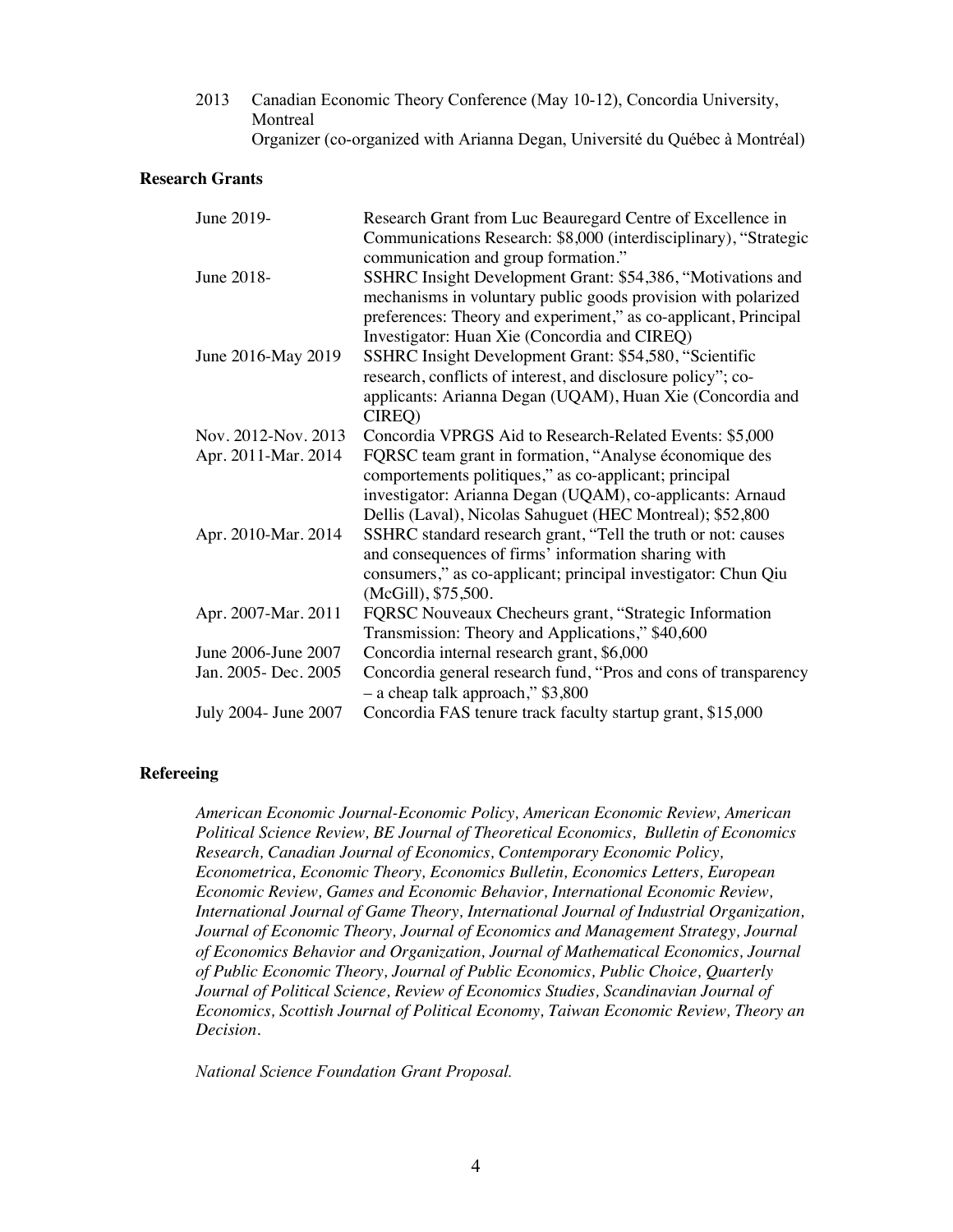# **Conference Presentations and Invited Talks**

| 2019 | Canadian Public Economics Group, Waterloo (October, scheduled)<br>Bielefeld University (June)                                                                                                                                                                                                                                                                                                                                                                                  |
|------|--------------------------------------------------------------------------------------------------------------------------------------------------------------------------------------------------------------------------------------------------------------------------------------------------------------------------------------------------------------------------------------------------------------------------------------------------------------------------------|
| 2018 | Workshop in memory of Artyom Shneyerov, Paris-Dauphine (December)<br>Inner Mongolia University (December)<br>Society for the Advancement of Economic Theory, Academia Sinica (June)<br>Osaka University (April)<br>National University of Singapore (February)<br>Kyoto University (February)                                                                                                                                                                                  |
| 2017 | Shanghai University of Finance and Economics (December)<br>Canadian Public Economics Group, Kingston (November)<br>University of Guelph (October)<br>Tsinghua Behavioral, Experimental, and Theoretical Economics Conference,<br>Beijing (July)<br>York Game Theory Symposium (June, invited speaker)<br>Society for Economics Design, York (June)<br>Royal Holloway University (May)<br>Midwest Political Science Association, Chicago (April)<br>McMaster University (March) |
| 2016 | Midwest Economic Theory Meeting, West Lafayette (December)<br>27 <sup>th</sup> Stony Brook Game Theory Conference (July)<br>Paris School of Economics (June)<br>Academia Sinica (May)<br>University of Arizona (May)<br>Tsinghua University (March)<br>Southwest University of Finance and Economics (March)<br>Kyoto University (March)<br>Osaka University (February)                                                                                                        |
| 2015 | University of Waterloo (December)<br>Midwest Economic Theory Meeting, State College (October)<br>11 <sup>th</sup> World Congress of Econometric Society, Montreal (August)<br>Society for the Advancement of Economic Theory, Cambridge (July)<br>Midwest Political Science Association, Chicago (May)                                                                                                                                                                         |
| 2014 | National University of Singapore (November)<br>National Sun Yat-Sen University (October)<br>North American Summer Meeting of the Econometric Society, Minneapolis<br>(June)<br>Kyoto University (May)<br>Hitotsubashi University (May)<br>National Taiwan University (April)<br>Academia Sinica (February)                                                                                                                                                                     |
| 2013 | Queen's University (November)<br>Canadian Economic Association-Montreal (May)<br>University of Alberta (March)                                                                                                                                                                                                                                                                                                                                                                 |

5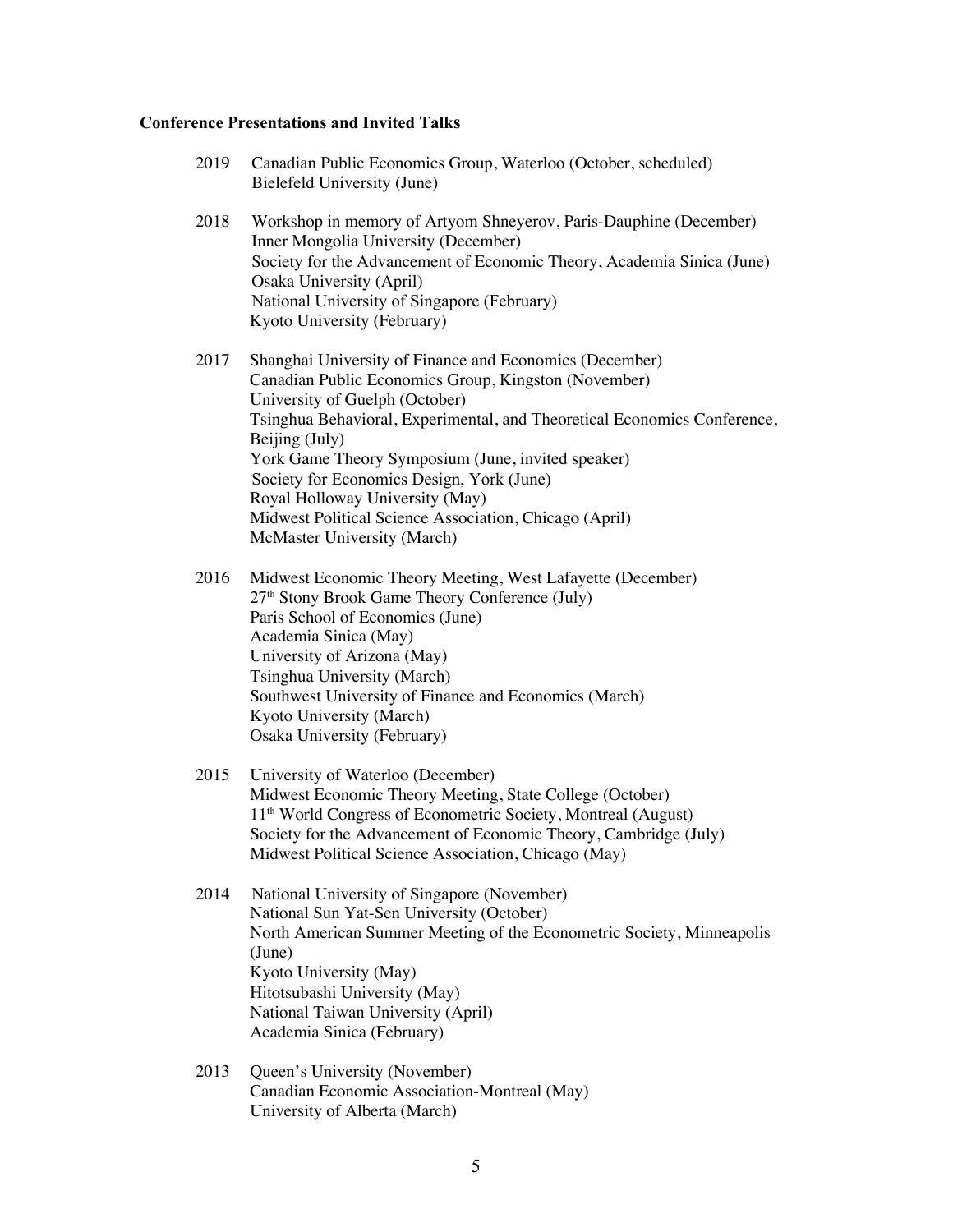- 2012 Chinese International Conference on Game Theory and Applications Qingdao (August)**,** National University of Singapore (June)**,** Association of Public Economic Theory – Taipei (June)**,** Canadian Economic Theory Conference-Toronto (May), Carnegie Mellon University (April)**,** Midwest Political Science Association-Chicago (April)
- 2011 Society for Economic Design-Montreal (June), Canadian Economic Theory Conference-Vancouver (May)
- 2010 Midwest Economic Theory Meetings-Madison (September), University of Wisconsin-Madison (September), Inaugural Meeting of the Chinese Game Theory and Experimental Economics Society-Beijing (August), Stony Brook Workshop in Political Economy (July), Canadian Public Economics Group-Québec (June)
- 2009 Canadian Economic Association-Toronto (June), Public Choice Society-Las Vegas (March)
- 2008 Université Laval (November), Far Eastern Meeting of Econometric Society-Singapore (July), University of Hong Kong (June), Social Choice and Welfare-Montreal (June), Canadian Economic Theory Conference-Vancouver (May), Midwest Political Science Association-Chicago (April)
- 2007 University of Bonn (December), Université du Québec à Montréal (November), University of Pittsburgh (October), Far Eastern Meeting of the Econometric Society-Taipei (July), North American Summer Meeting of the Econometric Society-Durham (June), Midwest Economic Theory Meeting-Minneapolis (April), Duke University (April), University of Virginia (April)
- 2006 University of British Columbia (October), Public Economic Theorists-Hanoi (July), Far Eastern Meeting of Econometric Society-Beijing (July), Asian General Equilibrium Workshop- Academia Sinica (June), Canadian Economic Theory Meeting-Toronto (May), Midwest Economic Theory Meeting-East Lansing (April), University of Wisconsin, Madison (April)
- $2005$  16<sup>th</sup> Stony Brook Game Theory Conference (July)
- 2004 McGill University (November), Concordia University (January)
- 2003 Indiana University-Bloomington (October), Western Economic Association Meeting-Taipei (July)

#### **Research visits**

- 2018 Kyoto University (February-April)
- 2016 Paris School of Economics (May-June)
- 2016 Academia Sinica (May)
- 2016 University of Arizona (May)
- 2014 Academia Sinica (February)
- 2011 University of Pennsylvania (May), University of Pittsburgh (May)
- 2010 University of Wisconsin-Madison (September-October)
- 2008 University of Pittsburgh (April), National University of Singapore (July)
- 2007 University of Bonn (December), Duke University (April)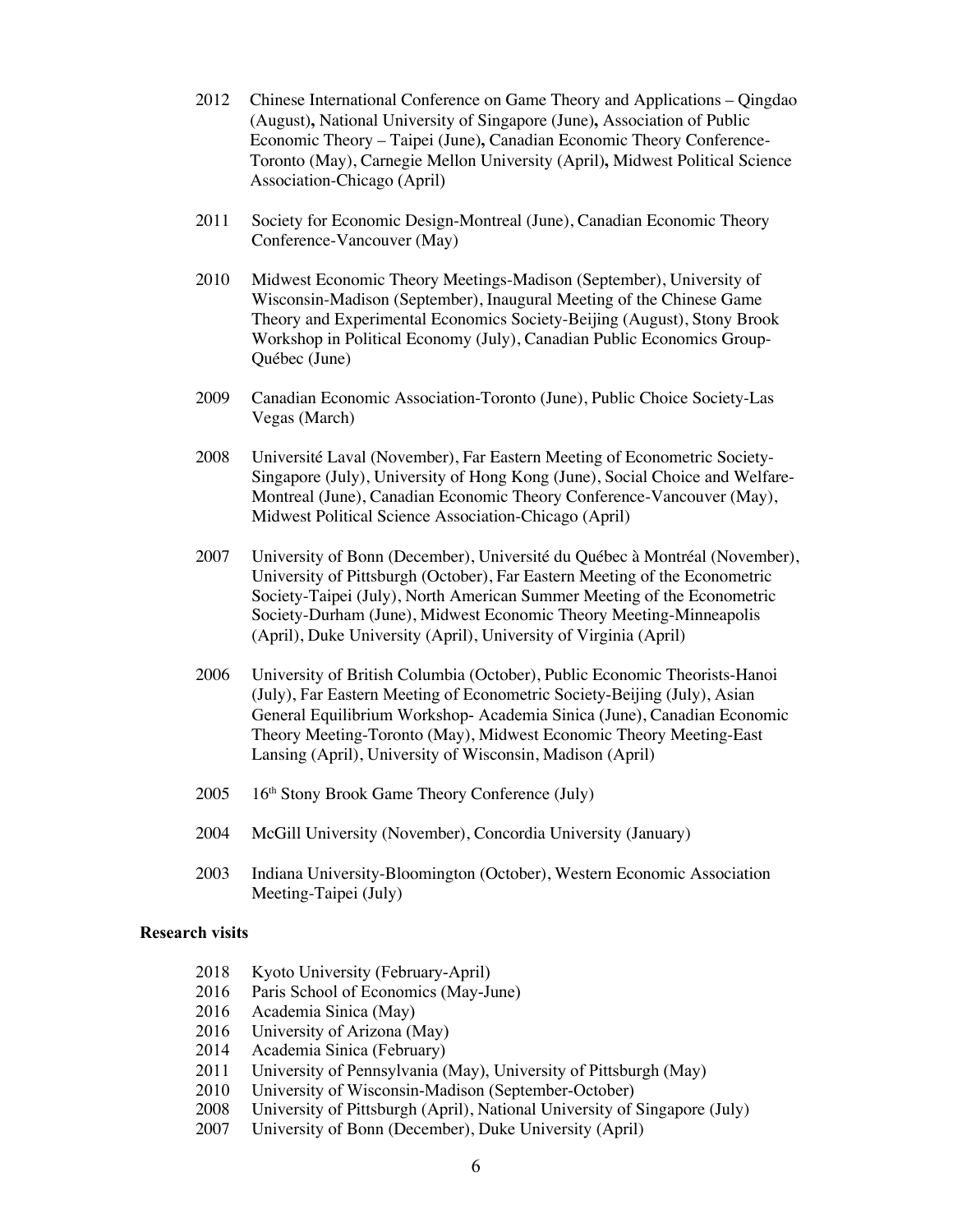# **Supervision**

- Ph.D., Principal advisor
	- o Cabau, Noémie (in progress), "Theory and applications of network economics"
	- o Garçon, Jean Hans (in progress), "Networks in job search and research and development"
	- o Pu, Binyan (in progress), "Stability of financial networks and financial regulations"
	- o Xie, Siming (in progress), "Friendship networks"
	- o Cheng, Qingqing (November 2017), "Essays in information transmission and institution design" (Committee members: Effrosyni Dimantoudi, Szilvia Pápai, Arianna Degan, and Wei Sun)
- MA, Principal advisor
	- o Antoine, Samantha (Nov. 2019, expected), "Protect the Innocent: Individual and Group Behaviour in a Jury."
	- o Alvarez, Julian (June 2019), "Corruption and efficiency."
	- o Wang, Meng (Nov. 2018) "Joint liability contracts in microfinance."
	- o Ayoub, Dimitri (Nov. 2018) "Negative political campaigns."
	- o Wei, Shanshan (Susan) (June 2018) "Environment and happiness."
	- o Saizonou, Chrystelle (June 2018) "Market makers in the government of Canada bond market."
	- o Yao, Lu (Nov. 2017) "How do I love thee? Let me count: The effects of perception and gender differences in mate preferences."
	- o Pan, Boyang (June 2017) "Theory and experiments on voting and information."
	- o Guo, Sibo (Nov. 2016) "Determinants of online contribution to public goods."
	- o Velazquez, Cesia (Nov. 2016) "Signalling in labour markets."
	- o Liu, Wei (Sherry) (June 2016) "Long-term care insurance."
	- o Li, Kai (2015), "Dynamic pricing of network goods with uncertainty."
	- o Xu, Lihui (2015), "Education returns on minorities in the US."
	- o Jiao, Jinyu (2014), "A Game Theoretic Analysis of Student Rating of Teaching Effectiveness."
	- o Wang, Zhicong (Dinah) (2012), "A Study of the Female-Male Income Gap in China."
	- o He, Di (2010), "Bundling of Information Goods."
	- o Wang, Minxuan (2010), "An Economic Analysis of Advertising."
	- o Zheng, Yan (2010), "Economic Analysis of Real Estate Contracts."
	- o Xu, Jue (2010), "Economic Growth and Income Inequality: the Canadian Case."
	- o Chen, Yi (2007), "Determinants of the Development of Private Labels."
	- o Feng, Zhiyu (2007), "An Economic Analysis of the Byrd Amendment."
	- o Jia, Jia (2007), "Further Explorations of Advertising and Entry Deterrence."
	- o Li, Yanxin (2007), "An Empirical Application of the Cartel Model and Competitive Model to OPEC and non-OPEC Countries."
	- o Niu, Chunlei (2007), "Price Discrimination for Goods with Fixed Delivery Dates."
	- o Huang, Li (2005), "Further Analysis about Financial Dependence and International Trade."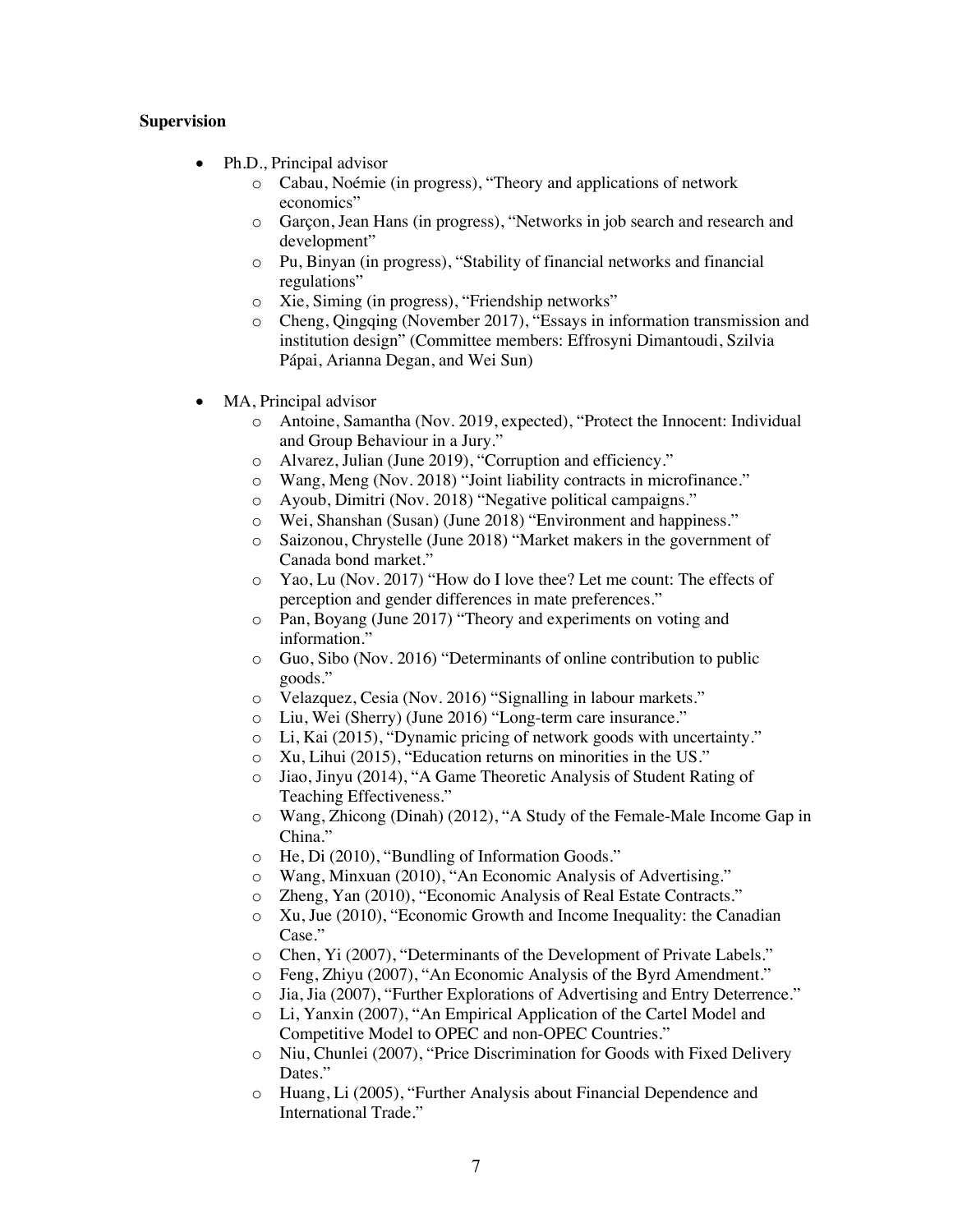- Ph.D., Dissertation Committee Member
	- o Liang, Zhixiang (2019, expected), "Three Essays on Business Group in Emerging Markets." (Principal Advisor: Carney, Michael—Management)
	- o Stranza, Stefania (2018), "International Environmental Agreements Heterogeneity, Transfers and Issue Linkage." (Principal Advisor: Diamantoudi, Effrosyni)
	- o Jiang, Feng (2017), "Government Policy, Trade under Oligopolistic Competition and Pollution." (Principal Advisor: Diamantoudi, Effrosyni)
	- o Terekhov, Vitaly (2012), "Three Essays on Investor Protection." (Principal Advisor: Diamantoudi, Effrosyni)
	- o Ma, Li (2011), "Generalized Feyman-Kac Transformation and Fukushima's Decomposition for Nearly Symmetric Markov Processes." (Principal Advisior: Sun, Wei--Mathematics)
- Ph.D., External Examiner
	- o Lam, Wing Tung (2017), "Essays on Sorting with Financial Securities," (Principal Advisor: Wei Li, University of British Columbia)
- MA, Second reader
	- o Saad, Benali (2019), "The Environment in the MENA Region."
	- o Liu, Tao (2018), "A Mixed-Ownership Top Trading Cycles Algorithm for House Allocation and Exchange with Indifferences."
	- o Esmaeilpour Khalili, Elham (2018), "Couples' Preferences and Stability."
	- o Yu, Jie (2018), "Deception and Loss Aversion: A Literature Review."
	- o Lin, Ruichuang (2017), "Transition from a Decentralized to a Centralized System in College Admissions in China –Incentives and Stability of the Reforms."
	- o Rahman, Tanjina (2017), "An Empirical Analysis of the Validity of Environmental Kuznets Curve Hypothesis for the Developing Countries."
	- o Abouelkheir, Hanane (2016), "Improving Matching Outcomes in Child Adoption."
	- o Liu, Jie (2015), "Collusion in Auctions."
	- o Yu, Cheng (2015), "Economic Incentives in Procurement Auctions."
	- o Cheng, You (2015), "The Impact of Public Information on Bidding in Highway Procurement Auctions."
	- o Li, Zhenyu (2015), "Affirmative Action in Highway Procurement Auctions."
	- o Ogbonna, Jane (2014), "The Impact of Social Media Networks on Transparency and Economic Growth in Developing Countries."
	- o Gan, Tian (2013), "Cognitive Limitations and Price Clustering."
	- o Haider, Zeeshan (2013), "Structural Econometrics of Financial Auctions."
	- o Meyer, Jennifer (2013), "A Review of the Literature on Auctions with Entry Cost."
	- o Mantash, Imad (2013), "Bargaining with Bounded Rationality."
	- o Kalan, Jiva (2013), "Polarization and Government Effectiveness: A look into European coalitions."
	- o Nguyen, Vinh (2012), "Economics and Psychology: Applications of Hyperbolic Discounting."
	- o Davalloo, Golnaz (2012), "Public Information Effects in Palm Beach Real Estate Auctions."
	- o Mark, Atia (2012), "What causes an individual to become a bully: A possible explanation for youth delinquency from an economist's viewpoint."